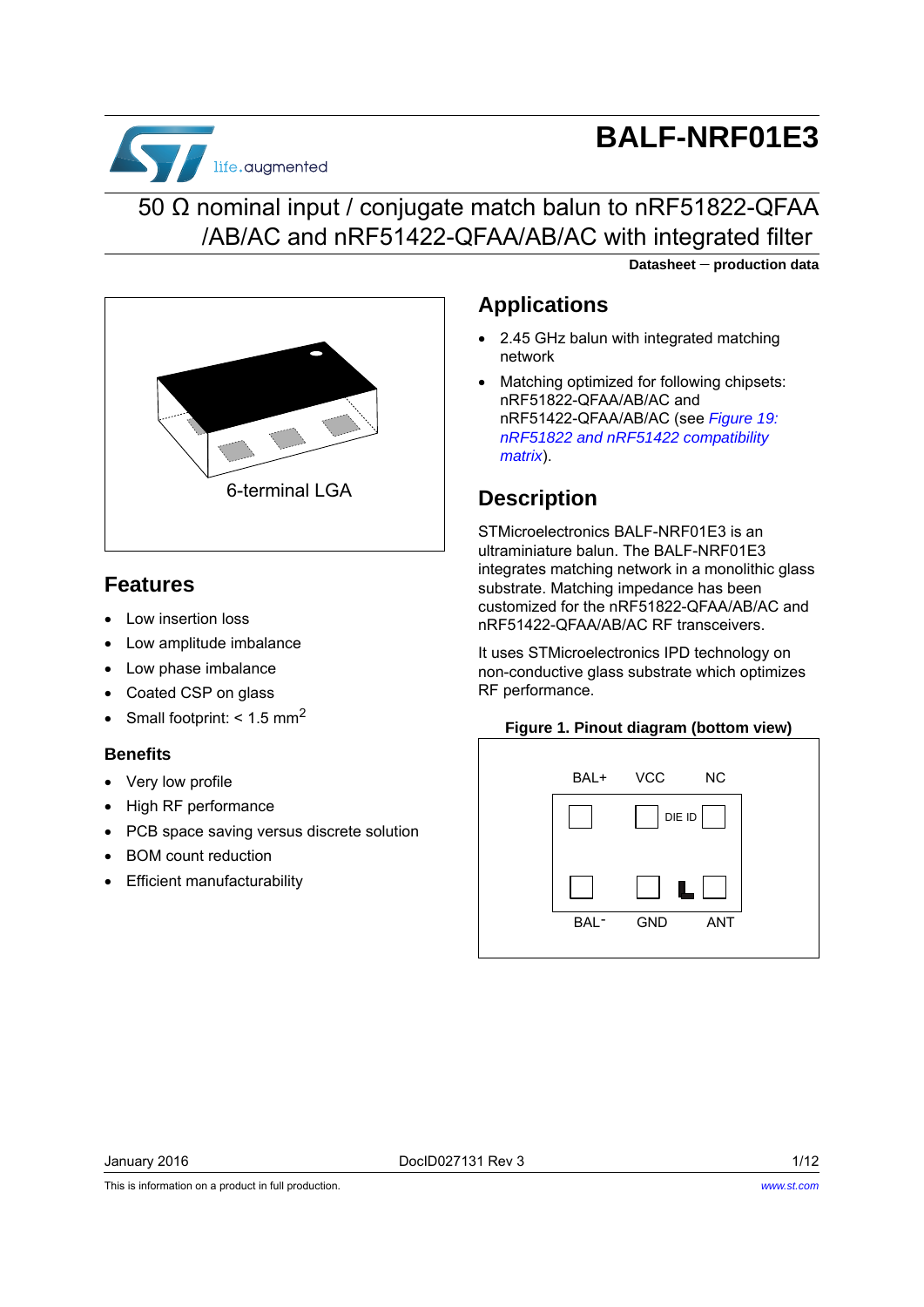## **1 Characteristics**

| Symbol                      | <b>Parameter</b>                                                              |      | Value                    |        |      |
|-----------------------------|-------------------------------------------------------------------------------|------|--------------------------|--------|------|
|                             |                                                                               |      | Typ.                     | Max.   | Unit |
| $P_{IN}$                    | Input power $RF_{IN}$                                                         |      |                          | 20     | dBm  |
|                             | ESD ratings MIL STD883C (HBM: C = 100 pF, R = 1.5 k $\Omega$ , air discharge) | 2000 | $\overline{\phantom{0}}$ |        |      |
| $\mathsf{V}_{\mathsf{ESD}}$ | ESD ratings charge device model (JESD22-C101-C)                               | 500  | $\overline{\phantom{0}}$ |        | ν    |
|                             | ESD ratings machine model (MM: C = 200 pF, R = 25 $\Omega$ , L = 500 nH)      | 500  |                          |        |      |
| l op                        | Operating temperature                                                         | -40  |                          | $+105$ | °C   |

#### **Table 1. Absolute maximum ratings (limiting values)**

| Table 2. Electrical characteristics (T <sub>amb</sub> = 25 °C) |  |
|----------------------------------------------------------------|--|
|----------------------------------------------------------------|--|

<span id="page-1-0"></span>

| Symbol           | <b>Parameter</b>                      | Value |                                                                       |      |            |
|------------------|---------------------------------------|-------|-----------------------------------------------------------------------|------|------------|
|                  |                                       | Min.  | Max.<br>Typ.                                                          |      | Unit       |
| $Z_{\text{OUT}}$ | Nominal differential output impedance |       | Conjugate match to:<br>– nRF51822-QFAA/AB/AC<br>– nRF51422-QFAA/AB/AC |      | $\Omega$   |
| $Z_{IN}$         | Nominal input impedance               |       | 50                                                                    |      | Ω          |
| F                | Frequency range (bandwidth)           | 2400  |                                                                       | 2540 | <b>MHz</b> |
| I <sub>L</sub>   | Insertion loss in bandwidth           |       | 2.2                                                                   | 2.7  | dB         |
| $R_L$            | Return loss in band                   | 14    | 15                                                                    |      | dB         |
| $\phi$ imb       | Phase imbalance                       | $-10$ | 4                                                                     | 10   | $\circ$    |
| Aimb             | Amplitude imbalance                   | $-1$  | 0.3                                                                   | 1    | dB         |
| 2f0              | (4800-5080 MHz)                       | 15.8  | 16.3                                                                  |      | dB         |
| 3f0              | (7200-7620 MHz)                       | 22.7  | 24.1                                                                  |      | dB         |

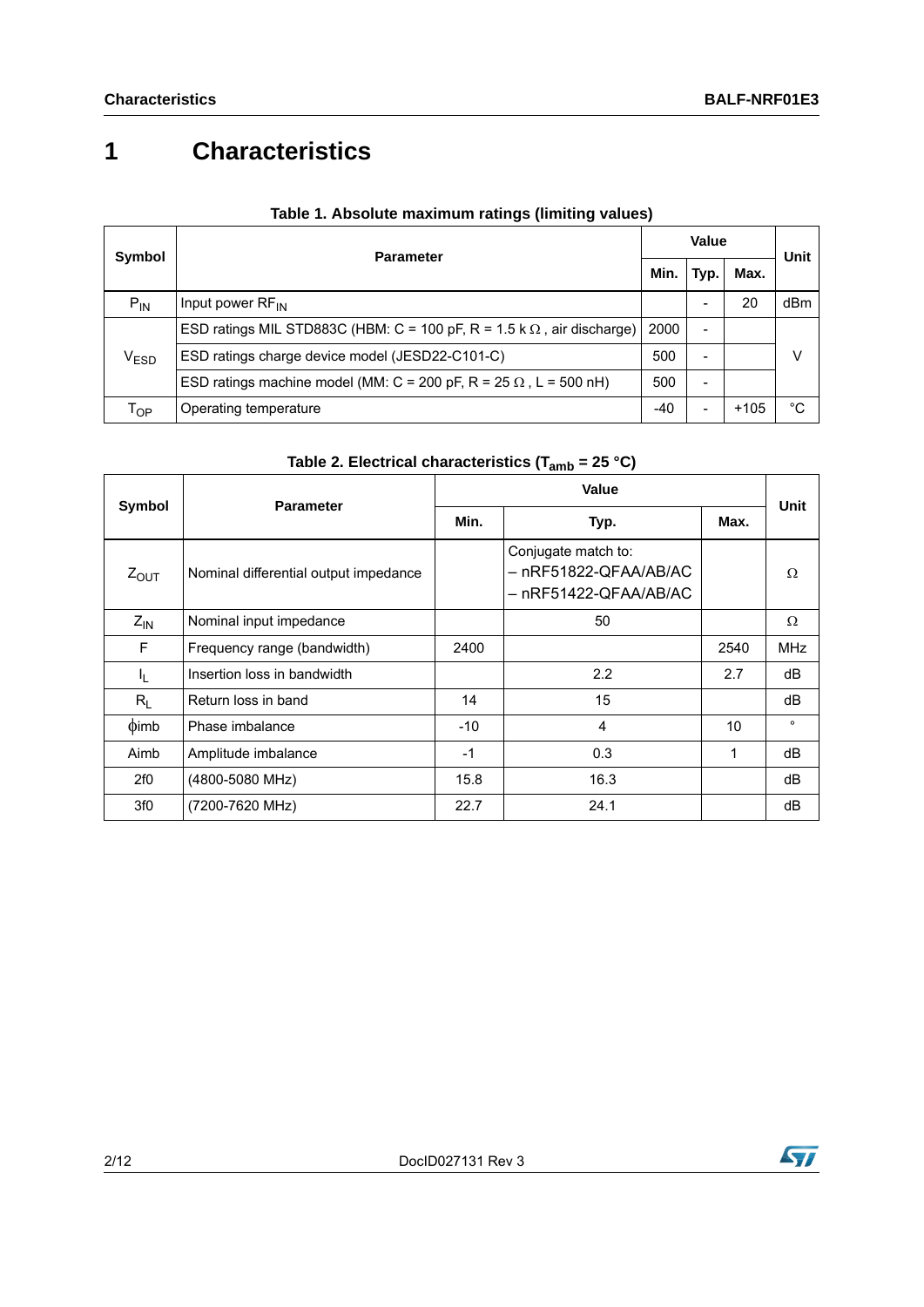### **1.1** RF performance  $(T_{amb} = 25 \text{ °C})$









DocID027131 Rev 3 3/12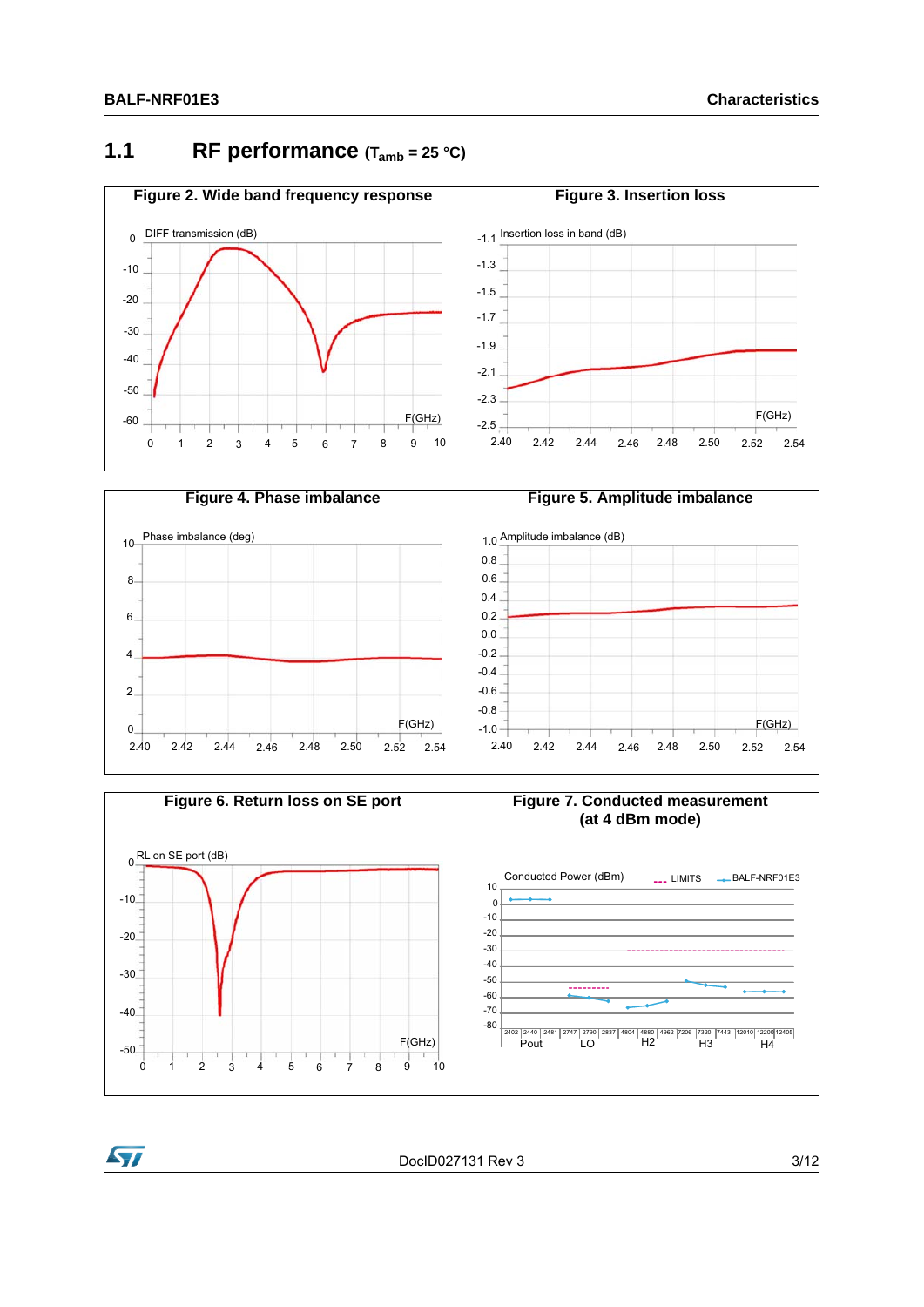## **2 Application information**

<span id="page-3-0"></span>



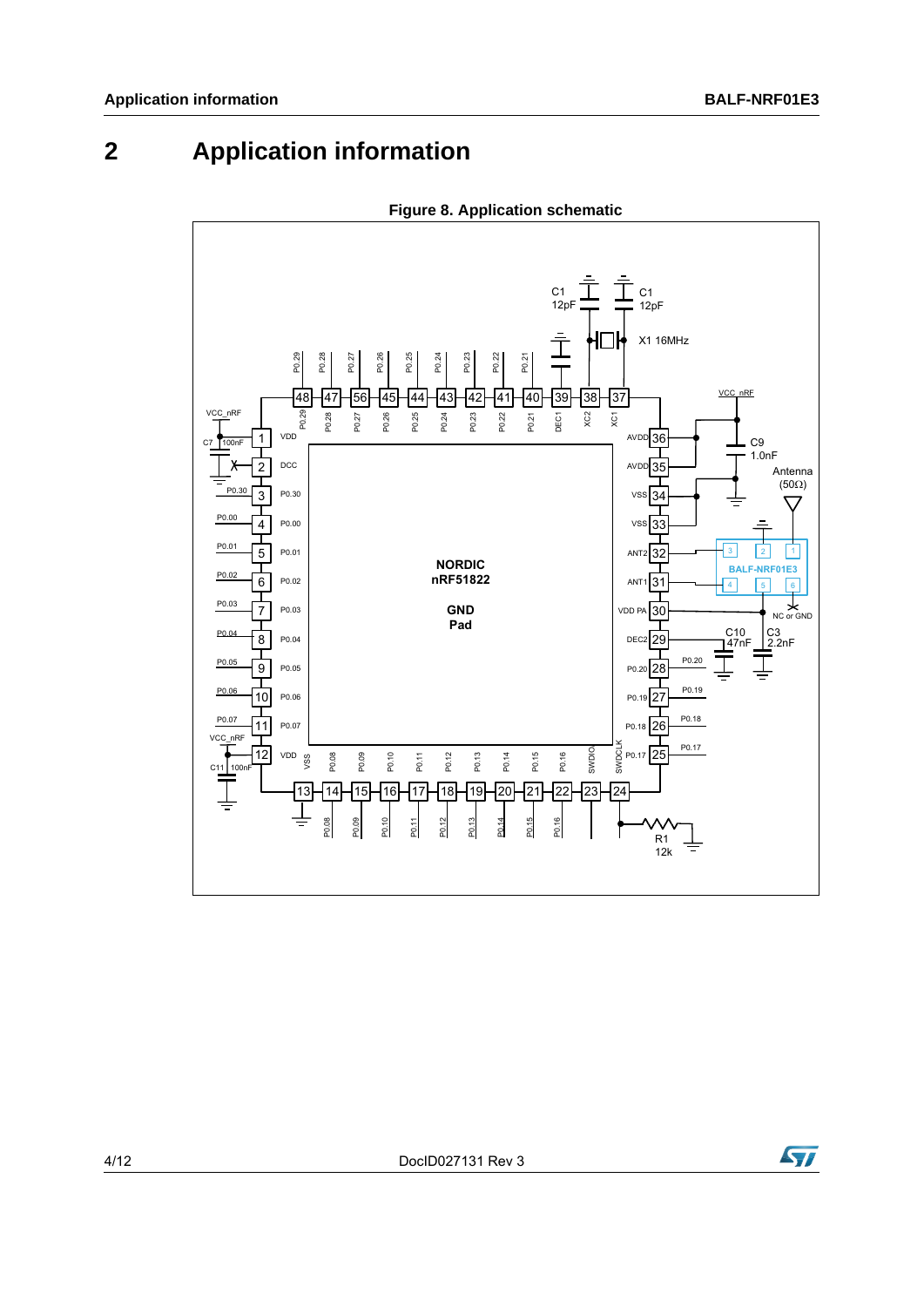### **3 Package information**

- Epoxy meets UL94, V0
- Lead-free package

In order to meet environmental requirements, ST offers these devices in different grades of ECOPACK® packages, depending on their level of environmental compliance. ECOPACK® specifications, grade definitions and product status are available at: *[www.st.com](http://www.st.com)*. ECOPACK® is an ST trademark.

### **3.1 LGA package information**



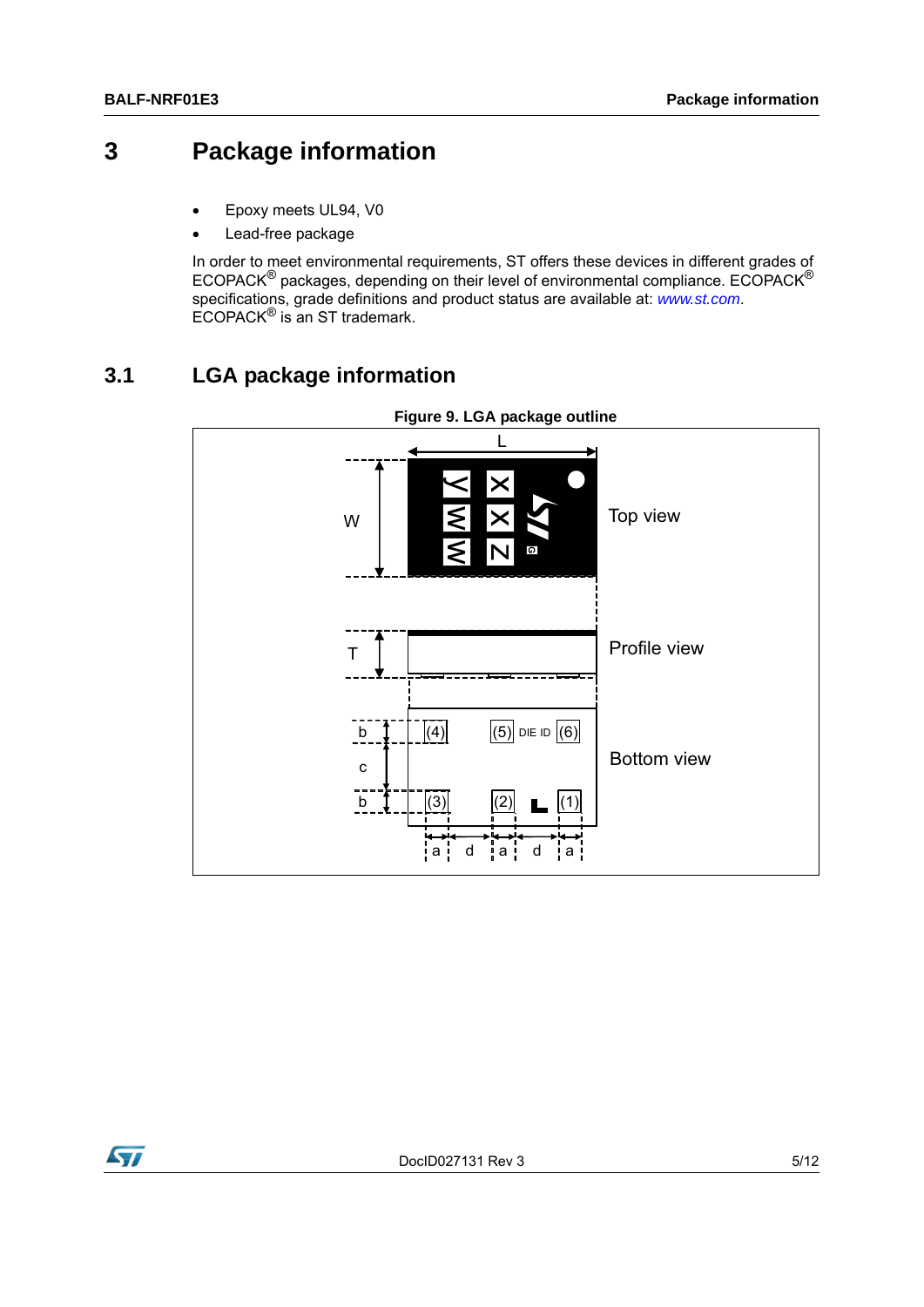| Dim. | mm   |      |      |  |  |
|------|------|------|------|--|--|
|      | Min. | Typ. | Max. |  |  |
|      | 1.40 | 1.50 | 1.60 |  |  |
| W    | 0.90 | 1.00 | 1.10 |  |  |
| Т    | 0.42 | 0.45 | 0.48 |  |  |
| a    | 0.18 | 0.20 | 0.20 |  |  |
| b    | 0.18 | 0.20 | 0.20 |  |  |
| c    | 0.38 | 0.40 | 0.42 |  |  |
| d    | 0.28 | 0.30 | 0.32 |  |  |

**Table 3. LGA package mechanical data**

**Figure 10. PCB layout recommendation**



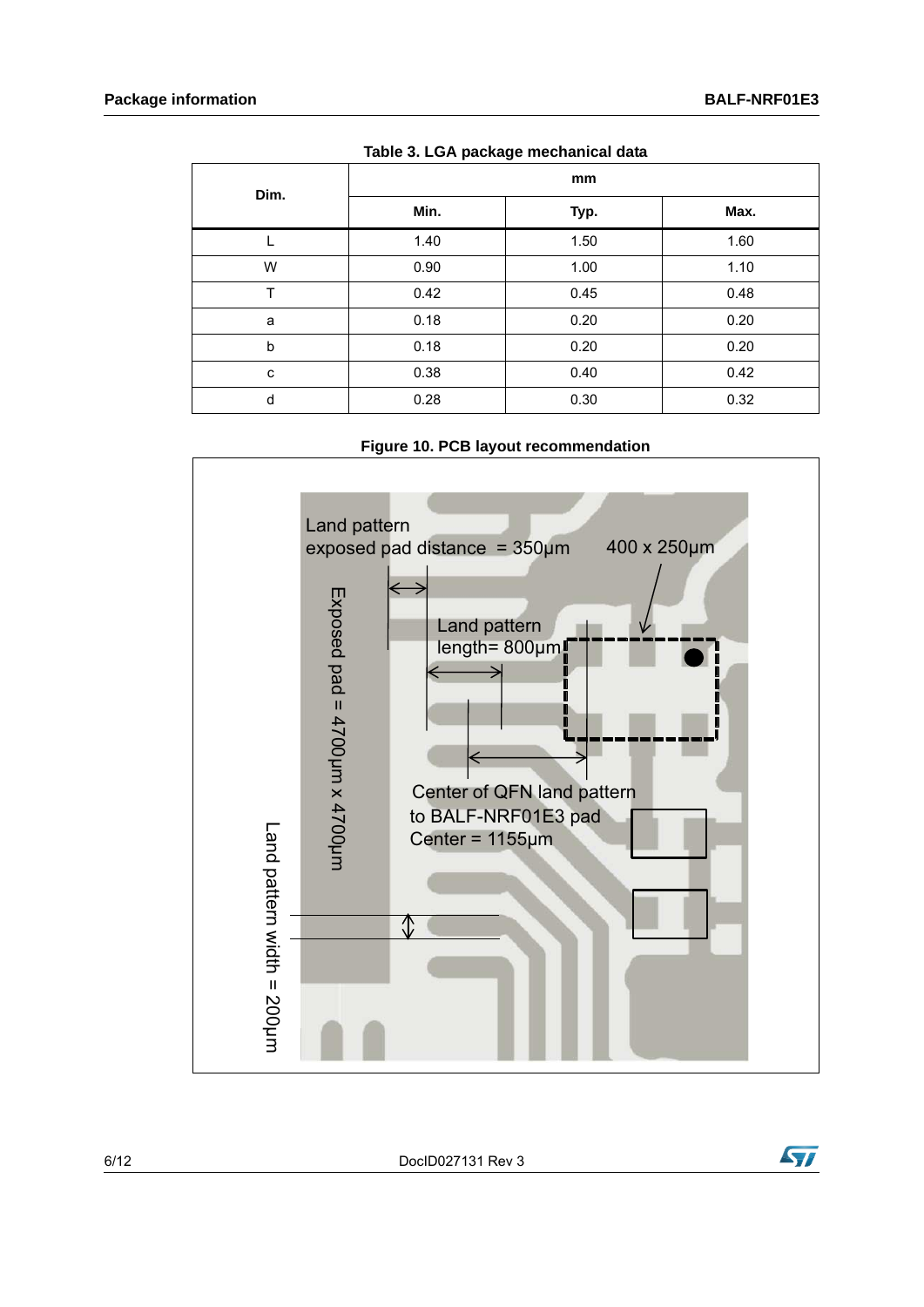

**Figure 11. Solder-mask recommendation**

Solder paste

- 100 µm solder stencil thickness is recommended.
- Halide-free flux qualification ROL0 according to ANSI/J-STD-004.
- "No Clean" solder paste is recommended.
- Offers a high tack force to resist component movement during high speed.
- Solder paste with fine particles: powder particle size is 20-45  $\mu$ m.

Placement

- Manual positioning is not recommended.
- It is recommended to use the lead recognition capabilities of the placement system, not the outline centering.
- Standard tolerance of ±0.05 mm is recommended.
- 3.5 N placement force is recommended. Too much placement force can lead to squeeze out solder paste and cause solder joints to short. Too low placement force can lead to insufficient contact between package and solder paste that could cause open solder joints or badly centered packages.
- To improve the package placement accuracy, a bottom side optical control should be performed with high resolution.
- For assembly, a strong PCB support is recommended (especially on low thickness PCB) during solder paste printing, pick and place and reflow soldering by using optimized tools.

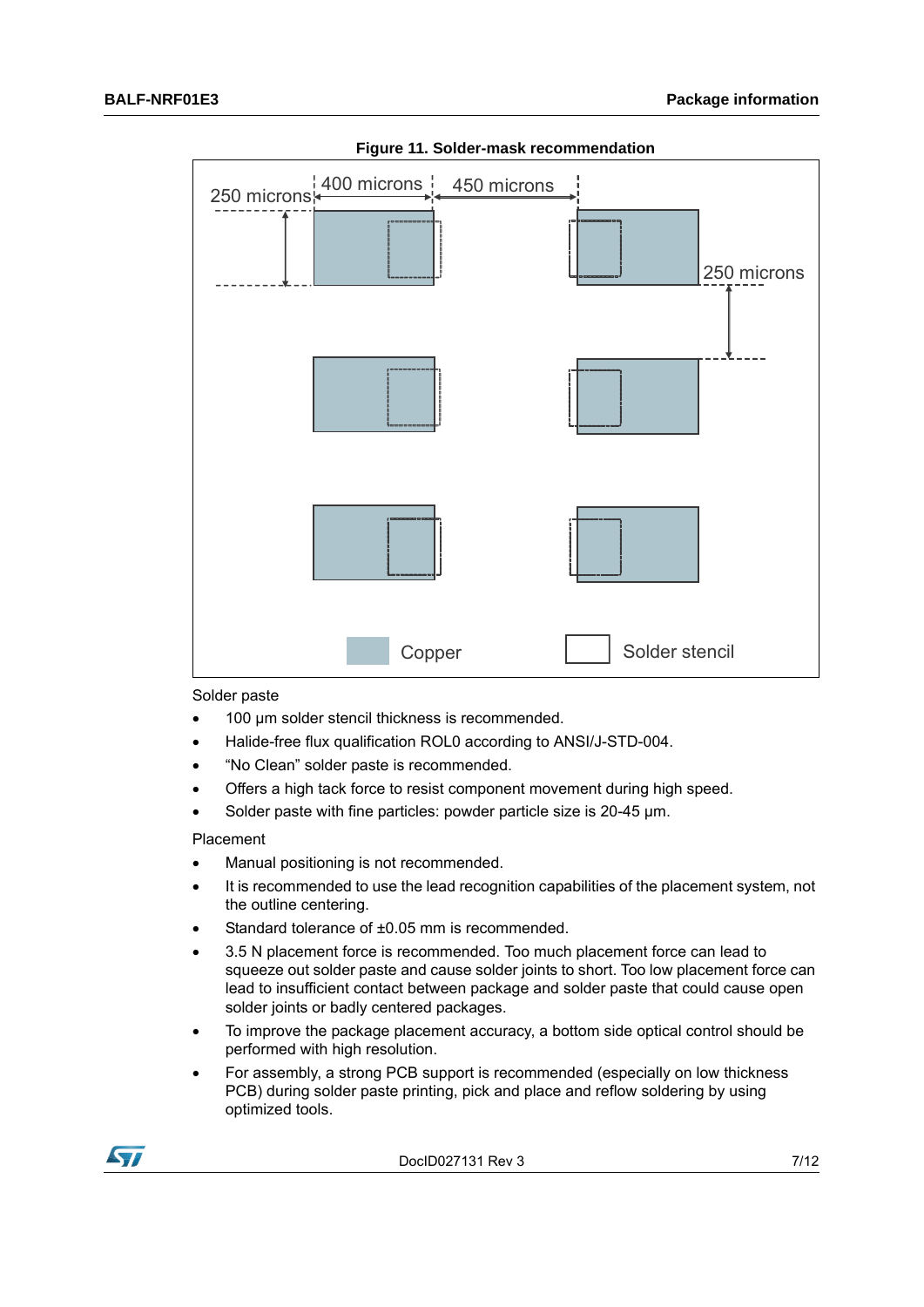

#### **Table 4. Pad assignment details**

| <b>LGA</b> | <b>Name</b> | <b>Description</b>       |
|------------|-------------|--------------------------|
| 6          | <b>NC</b>   | Not connected            |
| 5          | <b>VCC</b>  | Common collector voltage |
|            | BAL+        | Balun positive output    |
| 3          | BAL-        | Balun negative output    |
|            | <b>GND</b>  | Ground                   |
|            | <b>ANT</b>  | Antenna connection       |



#### **Figure 14. Tape and reel specifications**

*Note: More information is available in the STMicroelectronics technical note: TN1197: "IPAD™, CSPG w/o bump: package description and recommendations for use".*

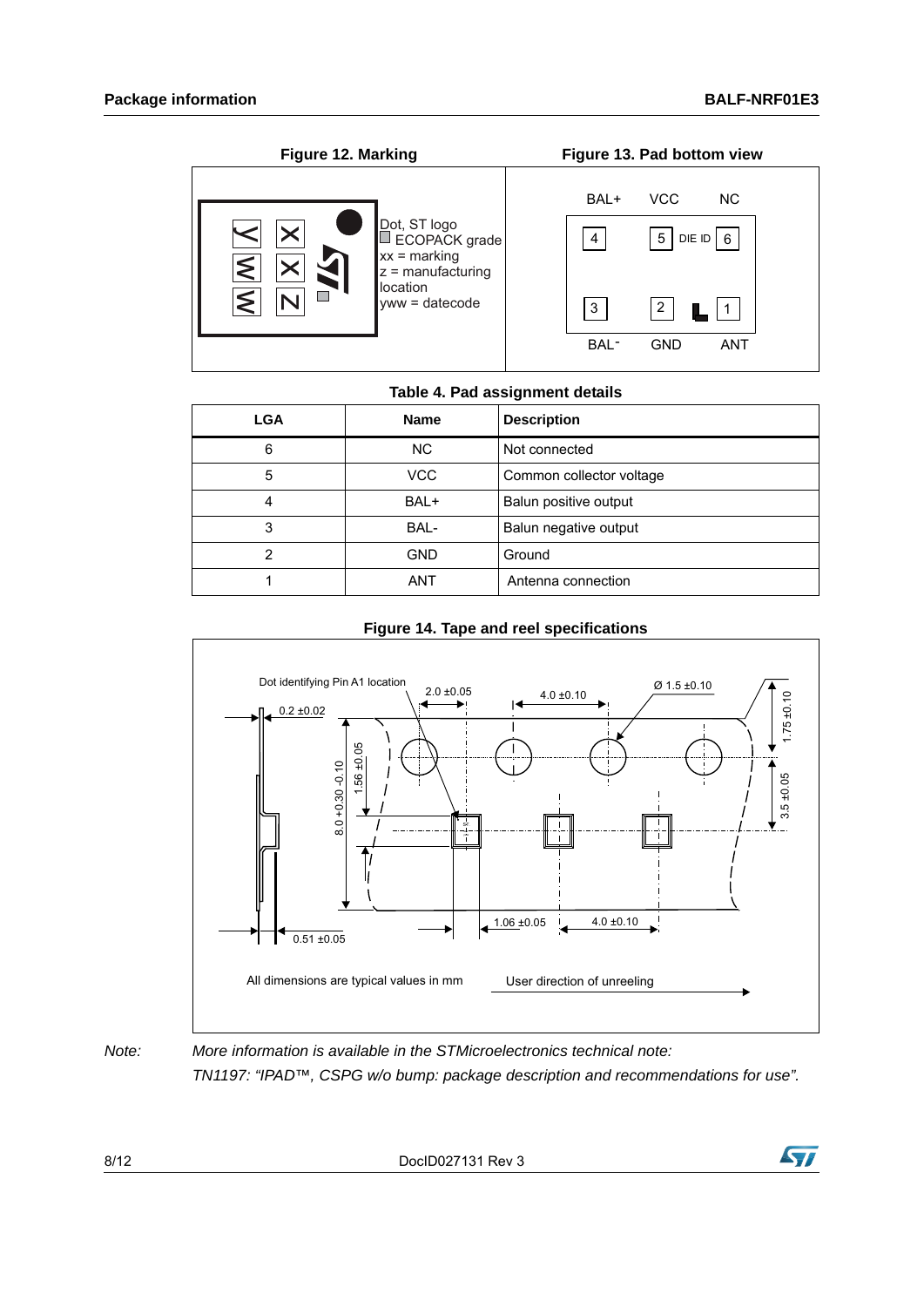

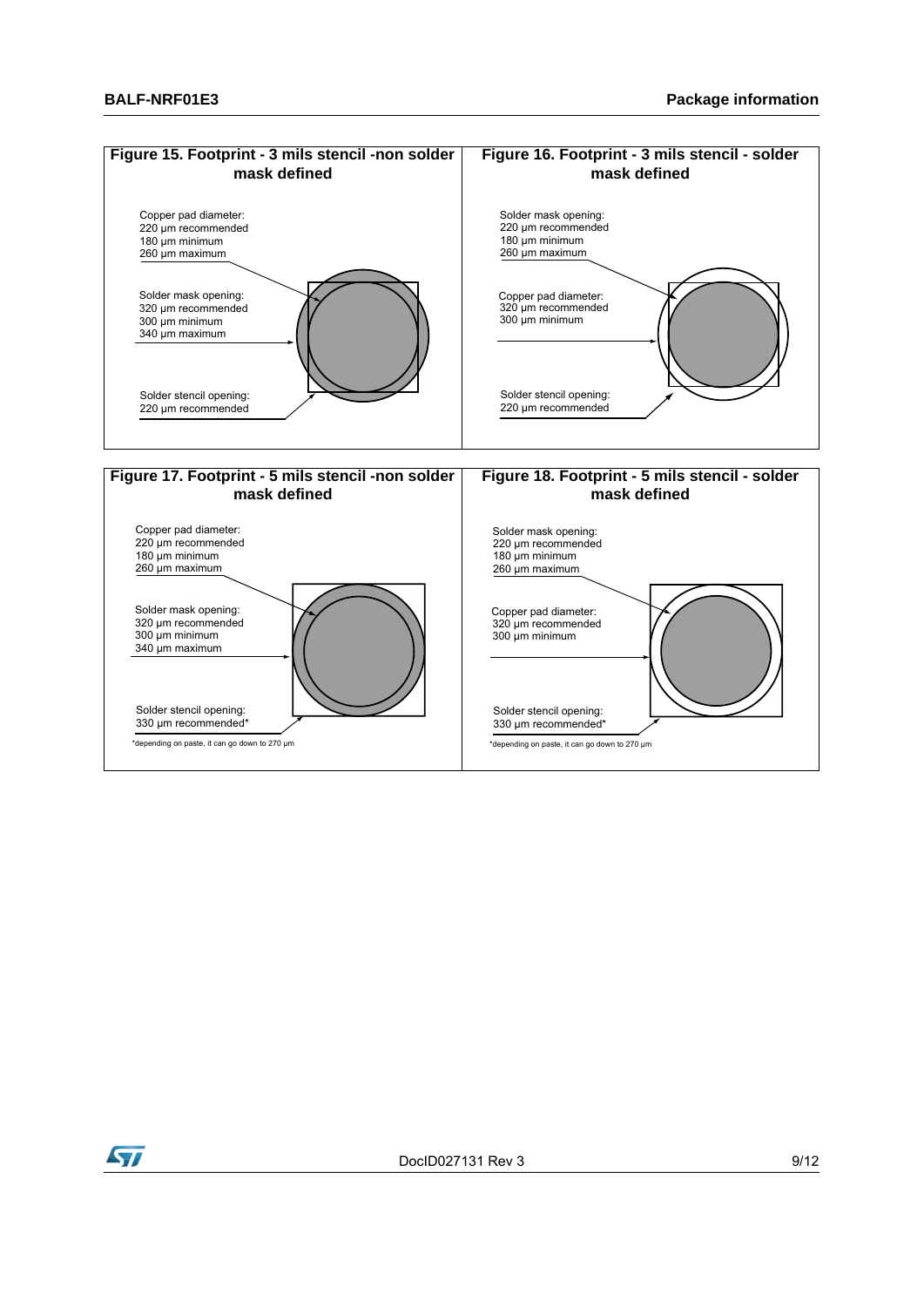<span id="page-9-0"></span>

| <b>RFIC Part Number</b>                                                                                                                              | <b>Package</b> | <b>ST Balun</b>                  |
|------------------------------------------------------------------------------------------------------------------------------------------------------|----------------|----------------------------------|
| nRF51822-QFAACA<br>nRF51822-QFAAC0<br>nRF51422-QFAACA<br>nRF51422-QFAAC0                                                                             | QFN48          | BAL-NRF01D3                      |
| nRF51822-QFABAA<br>nRF51822-QFABA0                                                                                                                   |                |                                  |
| nRF51822-QFAAG0<br>nRF51822-QFAAG1<br>nRF51822-QFAAG2<br>nRF51822-QFAAG3<br>nRF51422-QFAAE0<br>nRF51822-QFABB0<br>nRF51822-QFABB2<br>nRF51422-QFABA0 | OFN48          | BAL-NRF01D3<br>or<br>BAL-NRF01E3 |
| nRF51822-QFAAH0<br>nRF51822-QFAAH1<br>nRF51422-QFAAF0                                                                                                |                | BAL-NRF01E3                      |
| nRF51822-QFABC0<br>nRF51422-QFABB0                                                                                                                   | QFN48          | <b>NA</b>                        |
| nRF51822-QFACA0<br>nRF51822-QFACA1<br>nRF51422-QFACA0                                                                                                |                | BAL-NRF01E3                      |
| nRF51822-CxAx<br>nRF51422-CxAx                                                                                                                       | <b>WLCSP</b>   | BAL-NRF02D3                      |

#### **Figure 19. nRF51822 and nRF51422 compatibility matrix**

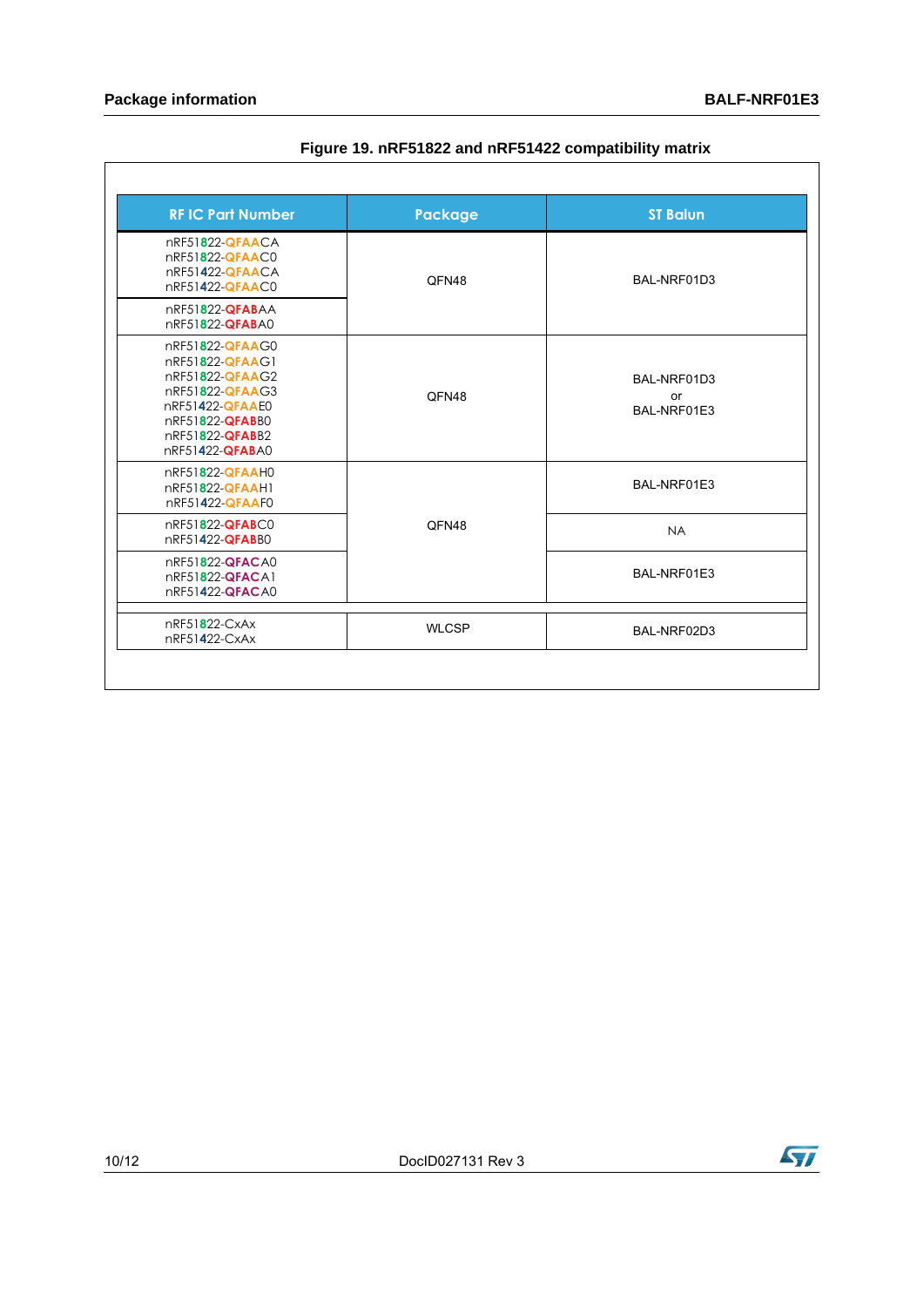## **4 Ordering information**

<span id="page-10-0"></span>

**Table 5. Ordering information**

| Order code   | <b>Marking</b> | Package | Weight   | <b>Base Qtv</b> | Delivery mode     |
|--------------|----------------|---------|----------|-----------------|-------------------|
| BALF-NRF01E3 | SYN            | LGA     | 1.324 ma | 5000            | Tape and Reel(7") |

## **5 Revision history**

| Date        | <b>Revision</b> | <b>Changes</b>                                                                                                                                   |
|-------------|-----------------|--------------------------------------------------------------------------------------------------------------------------------------------------|
| 28-Nov-2014 |                 | Initial release.                                                                                                                                 |
| 07-Jul-2015 | 2               | Updated Table 1.                                                                                                                                 |
| 22-Jan-2016 | 3               | Updated document title and cover page.<br>Updated Table 2 and Figure 8 and Figure 20.<br>Added Figure 19.<br>Format updated to current standard. |